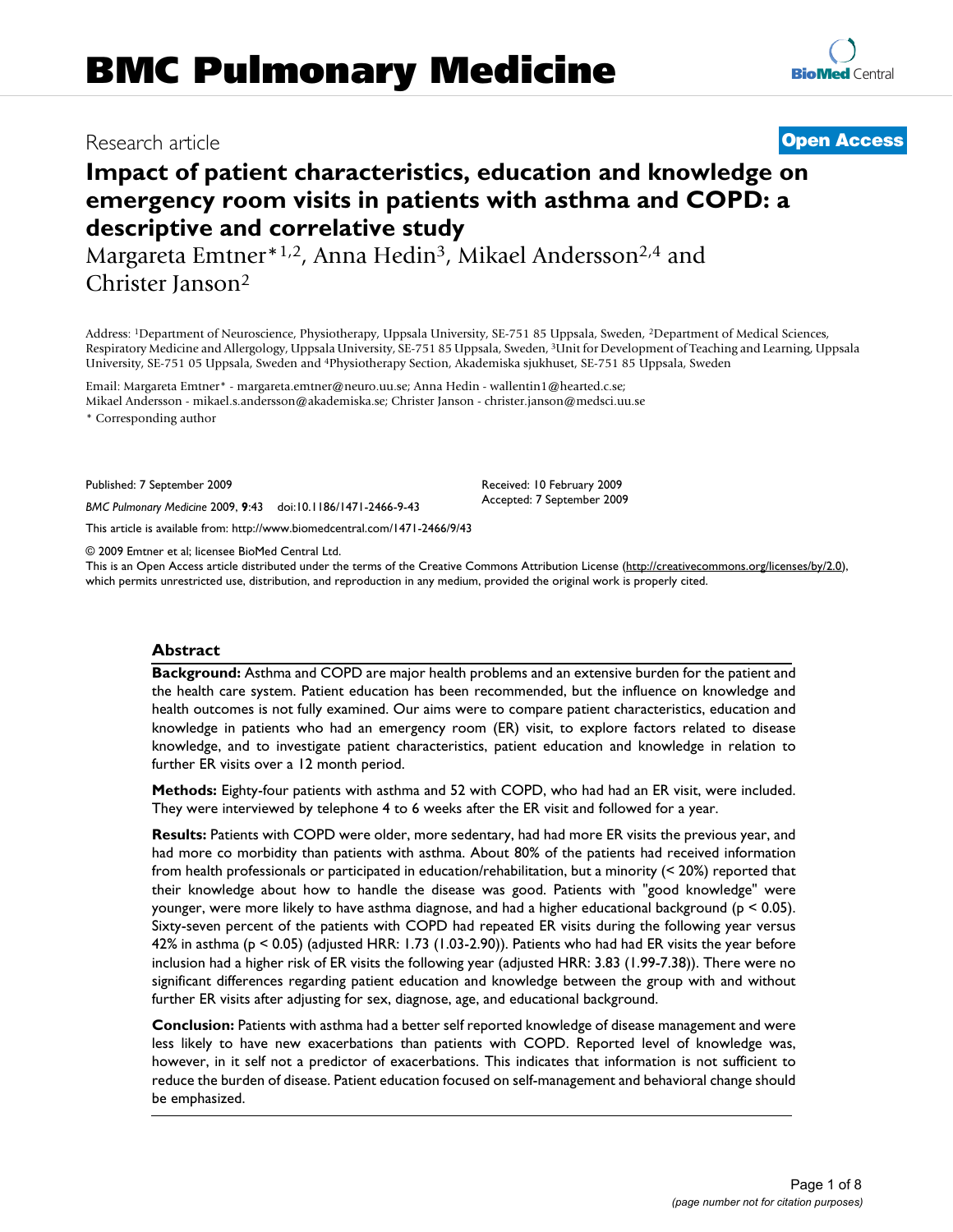# **Background**

Asthma and chronic obstructive pulmonary disease (COPD) are major health problems and an extensive burden on the patient, health care system, and the economy [1]. The prevalence of asthma has increased over the last 20 years [2], and the prevalence of COPD is 9 to 10% in individuals  $\geq 40$  years [3]. In asthma, patients with a poor asthma control [4] and persistent asthma are associated with higher costs [5]. Hospitalisation and emergency room (ER) visits account for about 50% of the total costs [6]. Also in COPD the costs are extensive as over 60% are readmitted to hospital within a year after a hospital admission [7].

It has previously been shown that exacerbations in asthma are associated with psychological dysfunction [8,9], poor symptom and disease control [10-12], older age [4], high doses of inhaled corticosteroids (ICS), oral corticosteroids, concomitant chronic sinusititis, and having a long history of asthma [13]. In COPD, exacerbations are associated with impaired quality of life [14,15], increased mortality [16,17], limitations of daily activities [18], disease progression [19,20], poor lung function, previous admissions, under prescription of oxygen [21], increased risk of readmission [7], and low physical capacity [22].

A key component of management guidelines in asthma [2] and COPD [23], is the recommendation for patient education. In asthma, education (information only) improved patient knowledge, but did not have an impact on health outcomes [24], whereas education programs including self-management strategies, i.e. aiming at lifestyle change, could reduce hospitalisation and ER visits [25]. In COPD, a Cochrane review found that self-management education had no effect on hospital admissions, ER visits, days lost from work, and lung function [26], whereas a Canadian study reported that hospitalisations and ER visits could be reduced with self-management strategies [27,28].

Although disease severity and psycho-social factors are well known contributors to asthma and COPD morbidity, the influence of education and patient knowledge have received less attention. There is little work in routine practice setting which prospectively examines the relationship of patient education and knowledge, and the serious events of repeated ER visits.

The first aim was to compare patient characteristics, education and knowledge in patients with asthma and COPD, who had an ER visit because of an exacerbation. The second aim was to explore factors related to disease knowledge, and the third aim was to compare patients with further ER visits for breathing problems over a 12 month period versus patients with no further ER visits in

relation to patient characteristics, patient education and knowledge.

# **Methods**

## *Study design*

This was a prospective study of patients with asthma or COPD, who had ER visit because of exacerbation. The University hospital in Uppsala, Sweden, one local hospital, and four general practitioners in the area in and around Uppsala, took part in the study. The study was approved by the ethical committee, Uppsala University. Informed consent was obtained from the patients.

#### *Subjects*

One hundred and sixty-one consecutive patients  $\geq 18$ years with exacerbation of obstructive lung disease, who had ER visits, and had a previous physician diagnosed asthma or COPD, according to the medical record (J 44 or J 45 (ICD-10)), were during their ER visit invited to participate in the study. Only one patient declined to participate. Four to six weeks later a research nurse called the patients to ask if they still wanted to take part in the study. Two patients had died, three had severe lung cancer diagnose, and 19 patients were not willing to participate or were impossible to get in contact with. Thus, 136 patients were finally included in the study. All 136 patients were followed up at six and 12 months by a research nurse, who called each patient to ask for ER visits. She also checked the patient-reported ER visits in medical records mainly by calling hospitals. All records were reviewed by the investigator to confirm the diagnosis.

## *Measurements*

The following data were collected four to six weeks after the ER visit:

## *Structured telephone interview*

Demographic characteristics, smoking history, level of formal education, level of physical activity, employment status, housing situation, medication, co morbidity, prior ER visits and hospitalizations, and whether they had received patient education (individual or in a group setting), pulmonary rehabilitation and/or written action plan. Three questions were included to identify personal perceptions of current knowledge; knowledge about what can cause an exacerbation, knowledge about what happens in your body during an exacerbation, and knowledge about how to act when getting an exacerbation (Additional file 1: Table S1). Patients scored their knowledge on a four-graded scale (good knowledge, some knowledge, little knowledge, no knowledge).

## *Follow up*

Enrolled patients were contacted by phone six and 12 months after inclusion in order to obtain information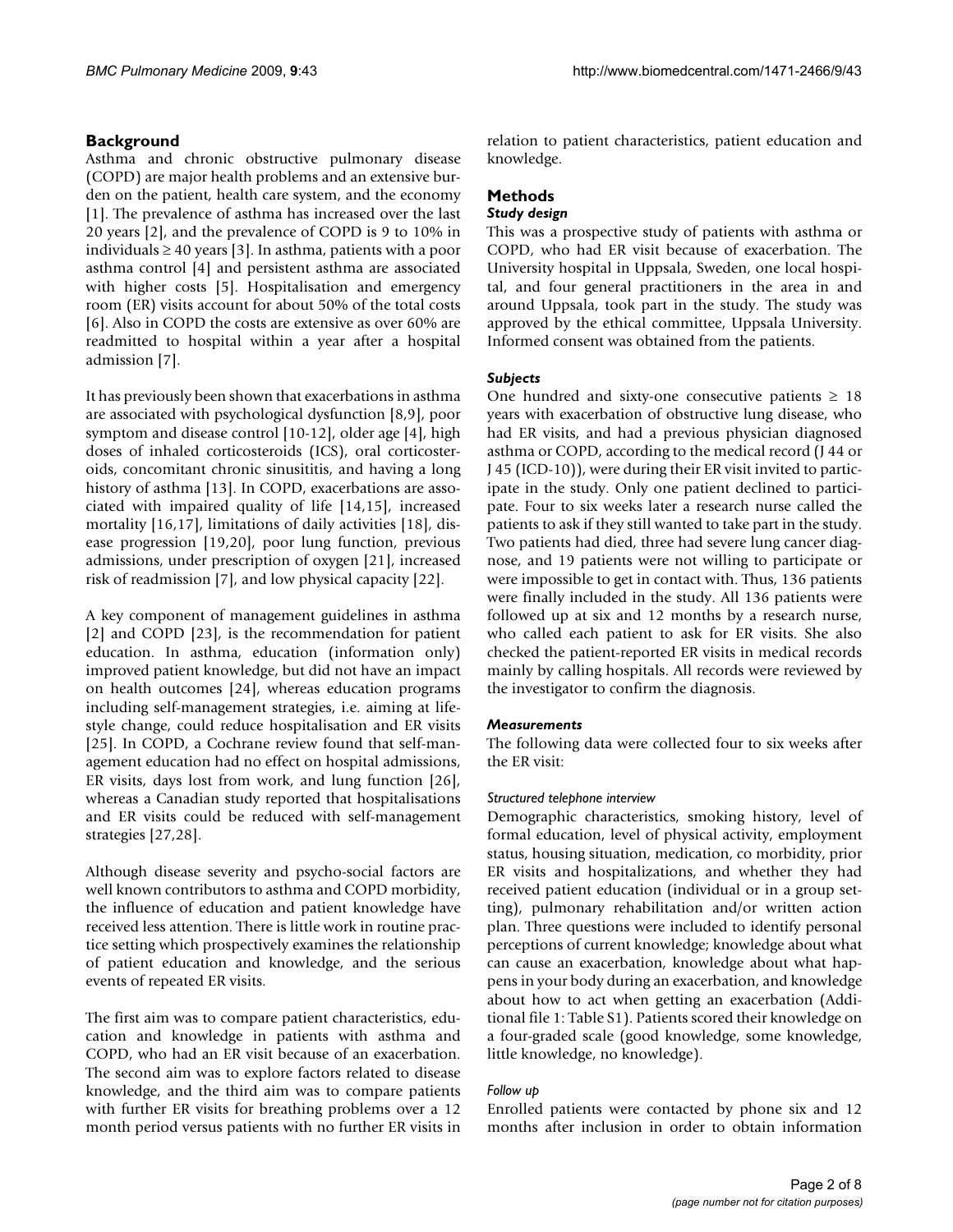regarding number of ER visits and hospitalizations. Data was confirmed by checking hospital records.

#### *Statistics*

The Chi-squared test and an unpaired t-test were used when comparing patients with asthma to patients with COPD, and when comparing patients that had or had not had additional ER visits after inclusion to the study. Mann-Whitney's U-test was used when comparing patients with "good knowledge" versus "some, little or no knowledge". The time until the following ER visit was analysed by the Kaplan-Meier survival analysis and Cox regression. The Cox regression model was used to calculate adjusted hazard ratios. The hazard ratios were adjusted for sex, diagnose, age and educational level but only one knowledge related variable was included in each model in order to avoid collinearity. A p-value of < 0.05 was considered statistically significant.

# **Results**

# *Subjects*

Eighty-four patients with asthma and 52 patients with COPD, who had had an ER visit because of an exacerbation, were included and followed for a year (Table 1). Patients with COPD were significantly older, more sedentary, ex-smokers, had a lower educational background, more co morbidity, and had had more ER visits the previous year compared to patients with asthma. Both groups of patients were characterized by having had respiratory symptoms for many years, often having had ER visits the year before and being physically inactive. The majority of patients used inhaled corticosteroids (ICS) and/or bronchodilators.

Most patients, independent of diagnose, had received information regarding their disease from a physician or nurse, but few had participated in more formal education (group education) or rehabilitation (education and phys-

**Table 1: Patient characteristics in the asthma and COPD groups, mean ± SD and %.**

|                                                             | Asthma<br>$n = 84$ | <b>COPD</b><br>$n = 52$ | p-value |
|-------------------------------------------------------------|--------------------|-------------------------|---------|
| Age, years                                                  | $55 \pm 18$        | $69 \pm 9$              | < 0.01  |
| Sex, % female                                               | 64                 | 50                      | 0.12    |
| BMI, kg/m <sup>2</sup>                                      | $26 \pm 5$         | $26 \pm 6$              | 0.47    |
| Respiratory symptoms, years                                 | $18 \pm 14$        | $15 \pm 13$             | 0.26    |
| Ever smoked, %                                              | 52                 | 94                      | < 0.01  |
| Pack years, years                                           | $8 \pm 14$         | $32 \pm 21$             | < 0.01  |
| Current smokers, %                                          | 8                  | 9                       | 0.84    |
| ER visits the previous year, %                              | 61                 | 81                      | 0.02    |
| High school or university education (>10 years), %          | 62                 | 27                      | < 0.01  |
| Physical activity, mainly sitting, %                        | 10                 | 37                      | < 0.01  |
| Physical activity, sitting and walking < 4 days per week, % | 93                 | 96                      | 0.45    |
| LABA, %                                                     | 59                 | 64                      | 0.59    |
| ICS, %                                                      | 90                 | 76                      | 0.03    |
| LABA + ICS, %                                               | 54                 | 60                      | 0.53    |
| Tiotropium, %                                               | 3                  | 28                      | 0.01    |
| Co-morbidity, %                                             | 34                 | 51                      | < 0.05  |

ER: Emergency room visits, BMI: Body Mass Index; LABA: Long Acting Beta Agonist; ICS: Inhaled Corticosteroid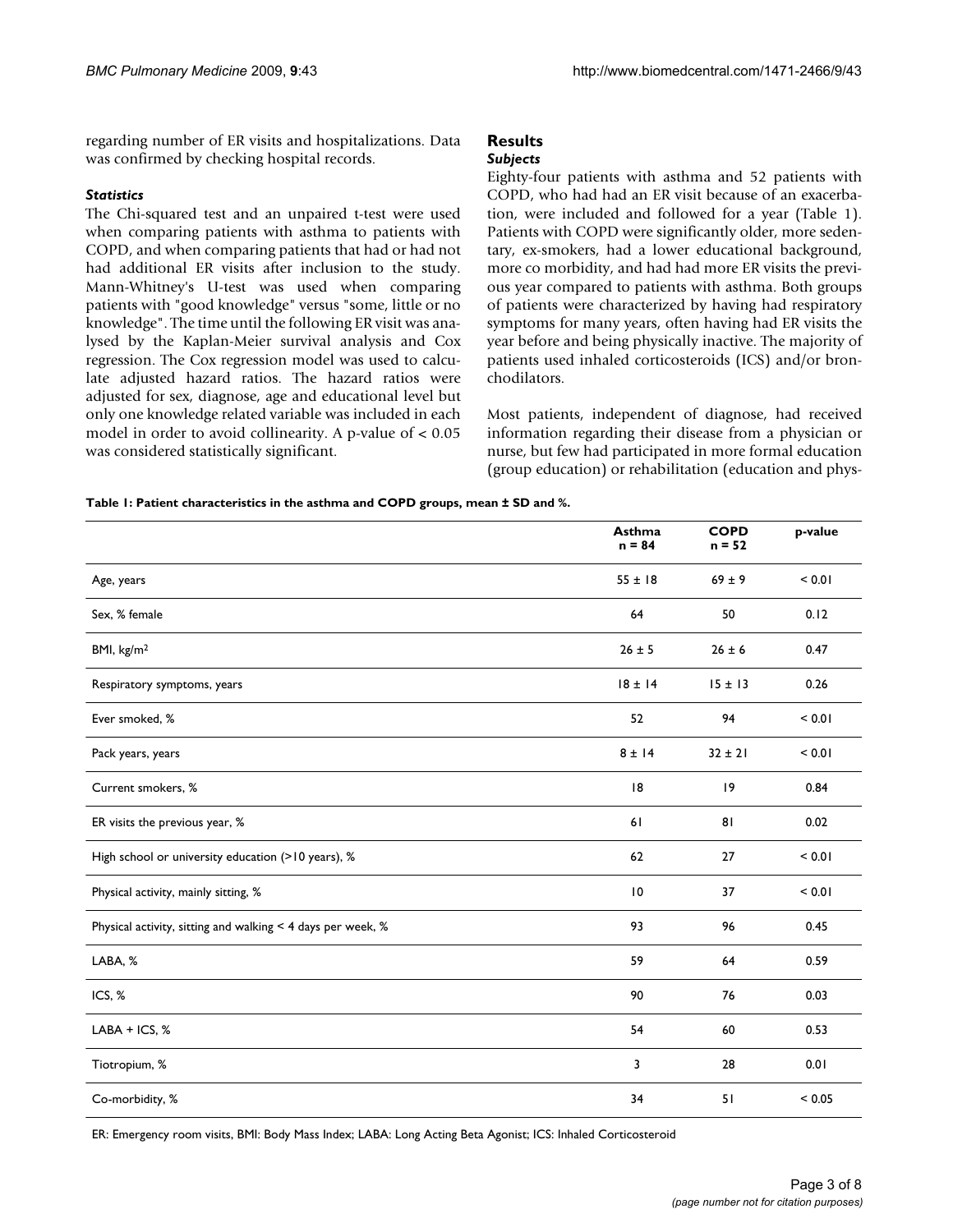ical training) (Table 2). While patients with asthma seem to receive better education about the disease than patients with COPD (64% vs. 46%, respectively), the asthma group still wanted to learn more about handling the disease (41%) than those with COPD (33%).

#### *Patient education and factors associated with good knowledge*

Though many patients had received information, few patients (< 20%) reported that their knowledge was "good" (Additional file 1: Table S1). Patients with "good knowledge" were younger, had had respiratory symptoms for more years, were more likely to have asthma diagnosis, and had a higher educational background.

## *Characteristics of patients with further ER visits during the following year*

Fifty-two percent had at least one ER visit because of exacerbation of obstructive lung disease within the following year. Patients with further ER visits were more likely to

have COPD (67 vs. 42%,  $p < 0.05$ ) (Figure 1). The adjusted hazard ratio, HRR (95% CI) was 1.73 (1.03- 2.90). In addition, patients who had had ER visits the year before inclusion had a higher risk of ER visits the following year, adjusted HRR was 3.83 (1.99-7.38). Also patients with hospital admissions because of exacerbation the year before inclusion had a higher risk of ER visits, adjusted HRR was 2.31 (1.29-4.12).

Regarding patient education and knowledge there were no significant differences between the group with and without further ER visits after adjusting for sex, diagnose, age, and educational background (Table 3). The majority in both groups wanted to learn more and about 20% wanted a written action plan.

## **Discussion**

This study has shown that patients with COPD and an acute ER visit are more sedentary, have more co morbidity, and had had more ER visits the previous year com-

#### **Table 2: Subjective experience on received patient education in the asthma and COPD groups, %.**

|                                                                    | Asthma<br>$n = 84$ | <b>COPD</b><br>$n = 52$ | p-value |
|--------------------------------------------------------------------|--------------------|-------------------------|---------|
| <b>Education</b>                                                   |                    |                         |         |
| Information about medications                                      | 86                 | 79                      | 0.18    |
| Information about medications by physician                         | 68                 | 60                      | 0.37    |
| Information about medications by nurse                             | 20                 | 17                      | 0.68    |
| Information about what can cause an exacerbation                   | 64                 | 46                      | 0.04    |
| Information about what happens in your body during an exacerbation | 57                 | 25                      | < 0.01  |
| Information on how to act when getting an exacerbation             | 68                 | 56                      | 0.16    |
| Participation in group education                                   | 17                 | 23                      | 0.25    |
| Participation in rehabilitation                                    | 5                  | 17                      | 0.02    |
| Written plan                                                       | 16                 | 4                       | 0.75    |
| Need for more knowledge                                            |                    |                         |         |
| Wants to learn more in general                                     | 77                 | 71                      | 0.23    |
| Wants to learn more about medications                              | 33                 | 27                      | 0.46    |
| Wants to learn more about the disease                              | 38                 | 39                      | 0.92    |
| Wants to learn how to handle exacerbations                         | 41                 | 33                      | 0.36    |
| Wants a written plan                                               | 27                 | 21                      | 0.50    |

Group education = theoretical education in a group of asthma or COPD patients

Rehabilitation = education and physical training

All patients who had participated in rehabilitation are also included in group education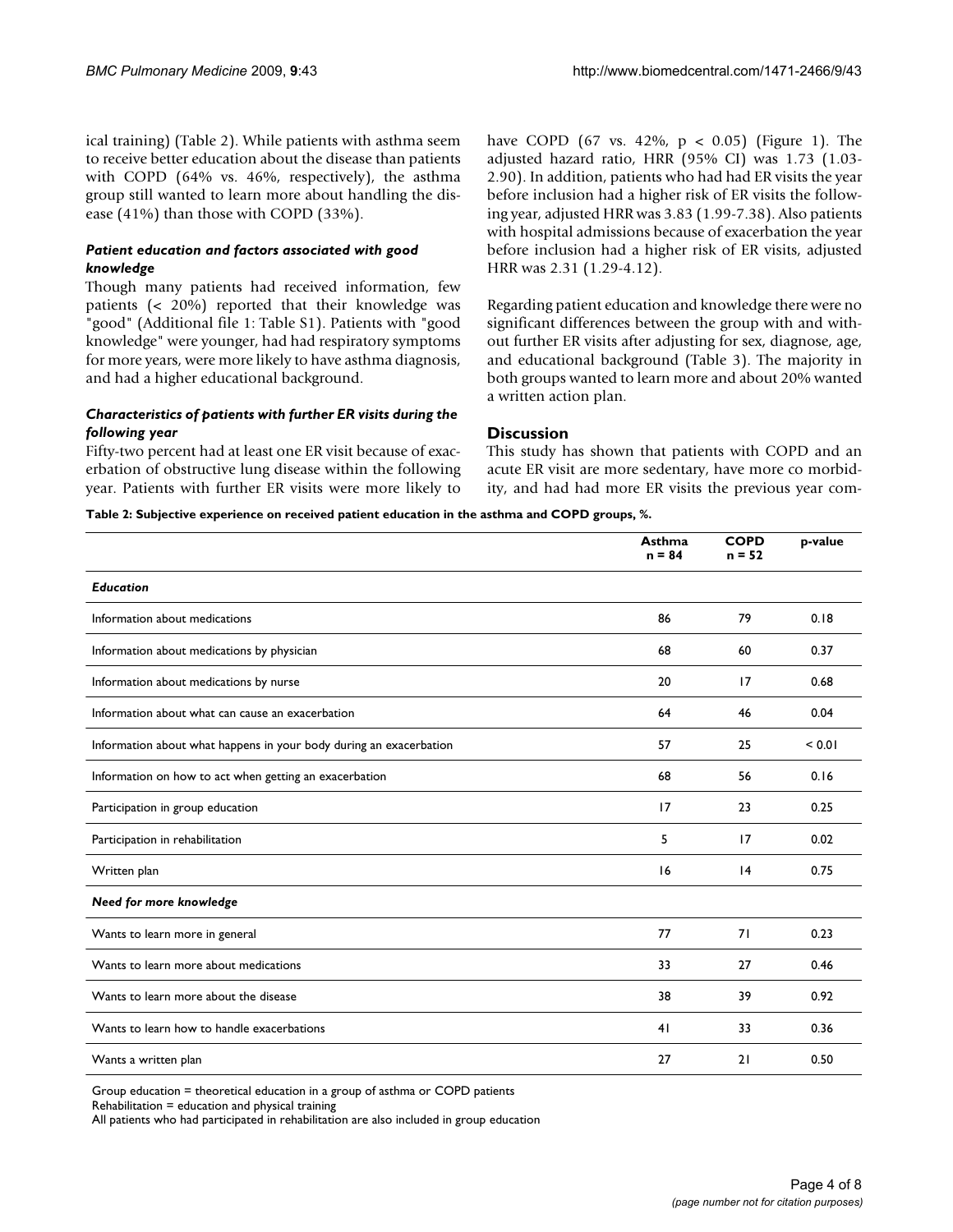% without an exacerbation



**Figure 1 Patients who performed ER visits within the following year**. Patients with further ER visits were more likely to have COPD (67 vs. 42%, p < 0.05).

pared to patients with asthma. Most patients had received information, but a minority had good knowledge about the disease. Patients with "good knowledge" were younger, were more likely to have asthma diagnose, and had a higher educational background. COPD patients were also more likely to have repeated ER visits during the follow-up than patients with asthma. There were no significant differences regarding patient education and knowledge between the group with and without further ER visits after adjusting for sex, diagnose, age, and educational background.

The purpose of this study was to investigate patient characteristics, patient education and knowledge in relation to ER visits in order to identify factors that might help us to get a better understanding of which patients and why patients continued to visit the ER. With a better understanding we might be able to tailor patient education and treatment more specifically and individually. Although many studies have investigated the effects of patient education and rehabilitation in patients with asthma [24,25,29], and COPD [29], no study has investigated to what extent patients with asthma or COPD are informed/ taught about the disease and whether there is an association between patient information/education, patient knowledge and ER visits.

#### *Patient education and knowledge*

Patient education has been emphasized in guidelines to be included in the treatment of patients with asthma [2] or COPD [30,31], and there is a general agreement that patient education improves patient knowledge, but the impact on health outcomes is less well established. In this study, where patient education mainly consisted of information about medications and how to act when getting an exacerbation, patients' subjective experience of their knowledge was poor, and many continued to do ER visits [24,26,32]. Though patients in the telephone interview were asked about type of patient education, we were not able (from the interview) to fully identify whether the education consisted of advice, counselling, self-management strategies or behavioural intervention. However, when contacting the included hospitals and general practitioners, we could identify that almost all patients had only received information/advice.

In contrast, self-management programs and sustained patient education in patients with asthma have proven to be successful in improving quality of life and in reducing the economic burden of disease [25,33,34]. Patients with acute asthma who took part in a self-management program twice for 30 minutes and were given a written selfmanagement plan were less likely to be readmitted during a 12-month follow-up period than those without a selfmanagement plan [35]. Adult patients with asthma who had taken part in an educational program for one year had significantly fewer ER visits and hospital admissions after 3 years compared to a control group [36]. In COPD, selfmanagement programs resulted in positive effects on the patients' daily life and wellbeing [26], reduction of exacerbations [37], reduced ER visits [27,28,38], and hospital admissions [39]. COPD patients who had taken part in a disease-specific self-management multi-component program of skill-oriented teaching reduced ER visits up to two years after the program [28].

Thus, it seems that the way patient education is performed is associated with the outcome. Patients included in our study had mainly received information about medications which might explain their poor knowledge in handling the disease and the great number of repeated ER visits. Instead patient education should aim at modifying the behaviour of patients by improving self-management skills [2,23,30,40]. Behavioural research suggests that patient education should focus on attitude, social support and self-efficacy in order to modify behavioural patterns and coping style [41].

#### *Repeated emergency room visits*

Sixty-seven percent of the COPD patients in this study had repeated ER visits during the following year, which is in accordance with other studies [7,42,43]. In Spain, 63% were readmitted within the following year [7], and in the Nordic countries 61% [42]. In asthma, 42% had repeated ER visits, which is higher than have been reported in several previous studies [10,12]. This may be explained by our study group, which was recruited during an ER visit, while patients with asthma in other studies were recruited when attending hospital or primary care for a scheduled visit [10,12].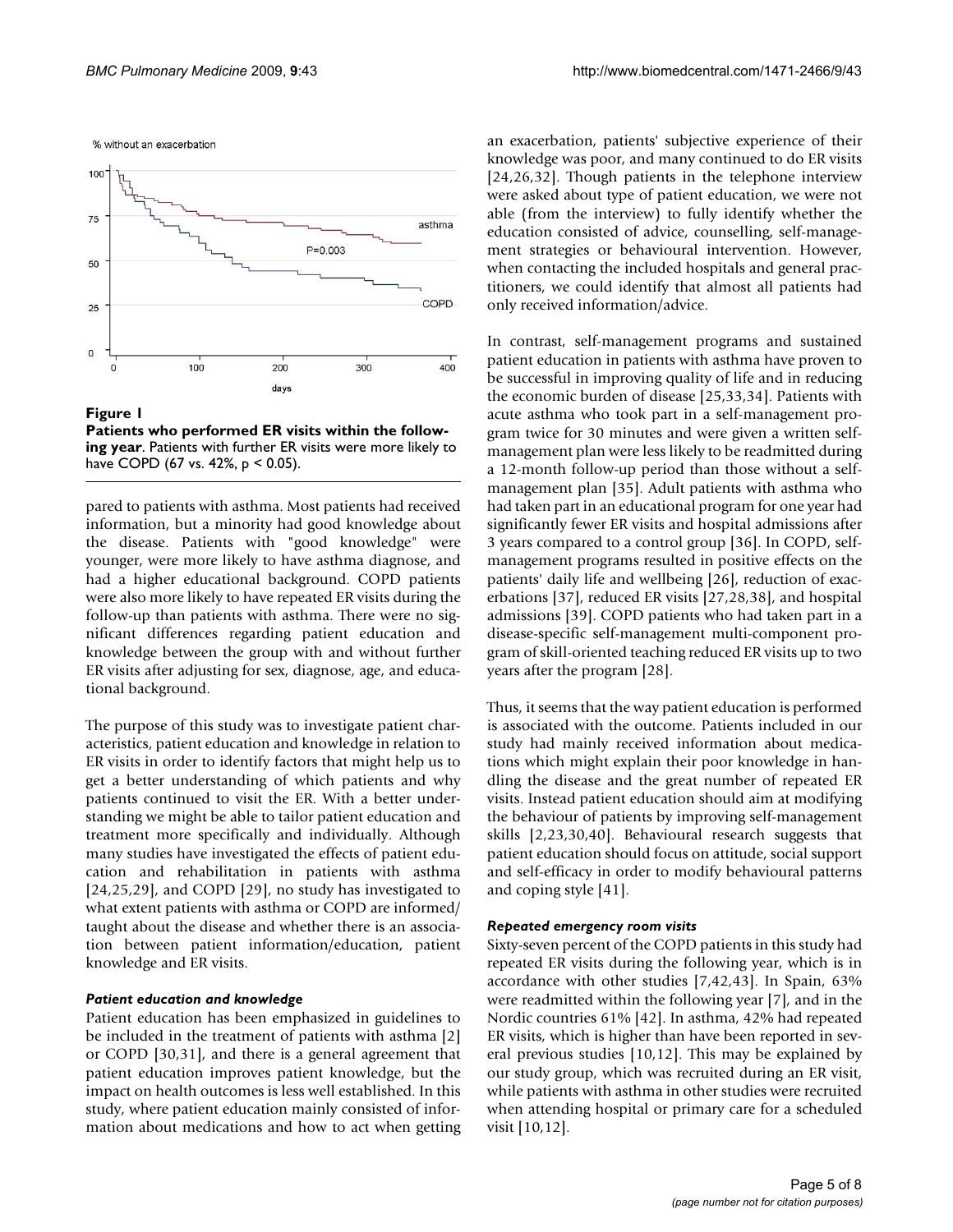#### **Table 3: Patient education and knowledge.**

|                                                                          | $n = 66$ | No further emergency room visit At least one emergency room visit<br>$n = 70$ | <b>HRR</b>          |
|--------------------------------------------------------------------------|----------|-------------------------------------------------------------------------------|---------------------|
| <b>Patient education</b>                                                 |          |                                                                               |                     |
| Information about medications                                            | 83       | 85                                                                            | $1.37(0.67-2.80)$   |
| Information about medications by physician                               | 59       | 70                                                                            | $1.69(0.97-2.95)$   |
| Information about medications by nurse                                   | 9        | 19                                                                            | $1.06(0.56-2.00)$   |
| Information about what can cause an<br>exacerbation                      | 65       | 50                                                                            | $0.75(0.46 - 1.24)$ |
| Information about what happens in your body<br>during an exacerbation    | 47       | 43                                                                            | $1.28(0.74-2.21)$   |
| Information on how to act when getting an<br>exacerbation                | 64       | 63                                                                            | $1.21(0.73-2.00)$   |
| Written plan                                                             | 12       | 17                                                                            | $1.47(0.78-2.76)$   |
| <b>Patient knowledge</b>                                                 |          |                                                                               |                     |
| Good knowledge about what can cause an<br>exacerbation                   | 21       | $\overline{13}$                                                               | $0.87(0.41-1.83)$   |
| Good knowledge about what happens in your<br>body during an exacerbation | 15       | 3                                                                             | $1.34(0.63-2.78)$   |
| Good knowledge about what to do when<br>getting an exacerbation          | 48       | 43                                                                            | $1.48(0.71-3.08)$   |
| Need for more knowledge                                                  |          |                                                                               |                     |
| Wants to learn more in general                                           | 70       | 80                                                                            | $1.09(0.68-1.74)$   |
| Wants a written plan                                                     | 26       | 23                                                                            | $1.27(0.66-2.44)$   |

Patient education and knowledge in the groups with no further emergency room visits versus at least one emergency room visit during the following year, numbers in percent and HRR. Adjusted for sex, diagnose, age/10 years, and educational level (>10 years).

In this study, significantly more patients with an increased risk of repeated ER visits had had ER visits or had had hospital admissions the year before inclusion, which is in accordance with other investigators studying patients with asthma [10,35,44] or COPD [17,21,43]. Compared to results from other investigators [10], we couldn't find a significant difference between patients who had a written action plan (15% had a written plan) or who used regular corticosteroids in regard to ER visits the following year. Though we didn't measure disease severity, our patients may have had a moderate or severe disease, as all of them had at least one ER visit and 90% of the asthma patients used ICS. As the level of physical activity was extremely low in all our patients a comparison between physically

active versus inactive patients was not possible. However, it has been shown that patients with COPD who had an ER visit because of an exacerbation were extremely physically inactive on weight-bearing activities (walking and standing) during hospitalization [45]. The low physical activity level remained one month after discharge and was lower compared to COPD patients without a recent exacerbation. In addition, patients with hospitalization for an exacerbation within the previous year had an even lower activity level. Also in patients with asthma the physical activity level is low [46], and only about 25% of subjects with asthma in the US were considered to be active [47]. Thus, neither patients with COPD nor asthma meet the current recommendations for physical activity [48]. These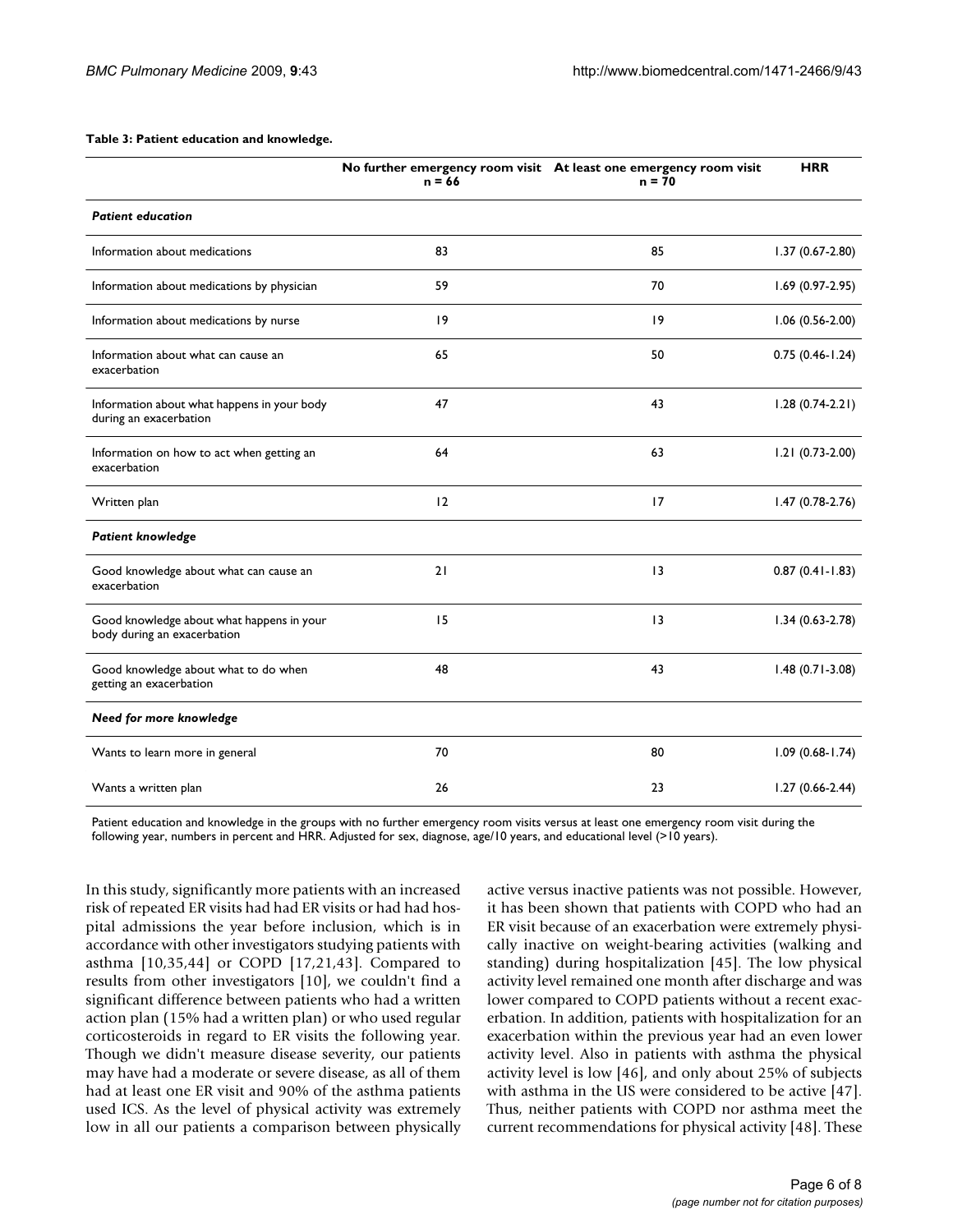data are in accordance with ours and are important to highlight as the adverse health effects of inactivity are tremendous.

We had expected a greater proportion of patients to have COPD, as the currently available pharmacotherapy is theoretically more efficient in achieving asthma control than in controlling COPD [49]. However, despite the availability of highly effective drugs research has shown that the control from asthma is far from optimal [12].

#### *Limitations of the study*

Most patients in our study had only received information, thus we could not compare different educational components, and we could not identify if information/advice is sufficient for some patients, i.e. with good educational background. Patients with milder diseases were probably underrepresented since the patients were recruited at an ER setting.

Lung function was not measured, which would have been valuable in patients with COPD [21], but of less importance in patients with asthma [24] in order to identify the risk of ER visits. In our study, the previous ICD-10 diagnosis was used and a lung function test would have been valuable in order to confirm the diagnosis. Unfortunately systemic inflammation was not measured as it has been shown that COPD patients with a heightened systemic inflammation are at increased risk of frequent exacerbations [50].

## **Conclusion**

Patients with asthma had a better self reported knowledge of disease management and were less likely to have new exacerbations than patients with COPD. Reported level of knowledge was, however, in itself not a predictor of exacerbations. This indicates that information is not sufficient to reduce the burden of disease. Patient education focused on self-management and behavioral change should be emphasized.

## **Competing interests**

The authors declare that they have no competing interests.

## **Authors' contributions**

ME designed the study, coordinated the data collection, analyzed data, and wrote the paper. AH designed the study and contributed with important comments during the analysis and writing process. MA analyzed data and contributed with important comments during the analysis. CJ designed the study, contributed with important comments during the statistical analysis, and during the writing process. All authors read and approved the final manuscript.

#### **Additional material**

## **Additional file 1**

*Table S1. Subjective knowledge, mean ± SD and %. The data provided describe three questions to identify personal perceptions of current knowledge; knowledge about what can cause an exacerbation, knowledge about what happens in your body during an exacerbation, and knowledge about how to act when getting an exacerbation. Patients scored their knowledge on a four-graded scale (good knowledge, some knowledge, little knowledge, no knowledge).* Click here for file

[\[http://www.biomedcentral.com/content/supplementary/1471-](http://www.biomedcentral.com/content/supplementary/1471-2466-9-43-S1.doc) 2466-9-43-S1.doc]

## **Acknowledgements**

The study was financially supported by the Swedish Heart Lung Foundation, the Swedish Heart and Lung Association, the Bror Hjerpsted's Foundation, and the Swedish Asthma and Allergy Association.

#### **References**

- 1. Jansson S-A: **Health economic epidemiology of obstructive airway diseases.** In *Doctoral thesis* Stockholm: Karolinska Institutet; 2006.
- 2. **From the Global Strategy for Asthma Management and Pre-**vention, Global Initiative for Asthma (GINA) [\[http://](http://www.ginasthma.org) [www.ginasthma.org\]](http://www.ginasthma.org)
- 3. Halbert RJ, Natoli JL, Gano A, Badamgarav E, Buist AS, Mannino DM: **[Global burden of COPD: systematic review and meta-analy](http://www.ncbi.nlm.nih.gov/entrez/query.fcgi?cmd=Retrieve&db=PubMed&dopt=Abstract&list_uids=16611654)[sis.](http://www.ncbi.nlm.nih.gov/entrez/query.fcgi?cmd=Retrieve&db=PubMed&dopt=Abstract&list_uids=16611654)** *Eur Respir J* 2006, **28(3):**523-532.
- 4. Van Ganse E, Laforest L, Pietri G, Boissel JP, Gormand F, Ben-Joseph R, Ernst P: **[Persistent asthma: disease control, resource utili](http://www.ncbi.nlm.nih.gov/entrez/query.fcgi?cmd=Retrieve&db=PubMed&dopt=Abstract&list_uids=12212953)[sation and direct costs.](http://www.ncbi.nlm.nih.gov/entrez/query.fcgi?cmd=Retrieve&db=PubMed&dopt=Abstract&list_uids=12212953)** *Eur Respir J* 2002, **20(2):**260-267.
- 5. Jansson SA, Ronmark E, Forsberg B, Lofgren C, Lindberg A, Lundback B: **[The economic consequences of asthma among adults in](http://www.ncbi.nlm.nih.gov/entrez/query.fcgi?cmd=Retrieve&db=PubMed&dopt=Abstract&list_uids=17689234) [Sweden.](http://www.ncbi.nlm.nih.gov/entrez/query.fcgi?cmd=Retrieve&db=PubMed&dopt=Abstract&list_uids=17689234)** *Respiratory medicine* 2007, **101(11):**2263-2270.
- 6. Hoskins G, McCowan C, Neville RG, Thomas GE, Smith B, Silverman S: **[Risk factors and costs associated with an asthma attack.](http://www.ncbi.nlm.nih.gov/entrez/query.fcgi?cmd=Retrieve&db=PubMed&dopt=Abstract&list_uids=10607797)** *Thorax* 2000, **55(1):**19-24.
- 7. Garcia-Aymerich J, Farrero E, Felez MA, Izquierdo J, Marrades RM, Anto JM: **[Risk factors of readmission to hospital for a COPD](http://www.ncbi.nlm.nih.gov/entrez/query.fcgi?cmd=Retrieve&db=PubMed&dopt=Abstract&list_uids=12554887) [exacerbation: a prospective study.](http://www.ncbi.nlm.nih.gov/entrez/query.fcgi?cmd=Retrieve&db=PubMed&dopt=Abstract&list_uids=12554887)** *Thorax* 2003, **58(2):**100-105.
- 8. Kolbe J, Fergusson W, Vamos M, Garrett J: **[Case-control study of](http://www.ncbi.nlm.nih.gov/entrez/query.fcgi?cmd=Retrieve&db=PubMed&dopt=Abstract&list_uids=11923549) [severe life threatening asthma \(SLTA\) in adults: psychologi](http://www.ncbi.nlm.nih.gov/entrez/query.fcgi?cmd=Retrieve&db=PubMed&dopt=Abstract&list_uids=11923549)[cal factors.](http://www.ncbi.nlm.nih.gov/entrez/query.fcgi?cmd=Retrieve&db=PubMed&dopt=Abstract&list_uids=11923549)** *Thorax* 2002, **57(4):**317-322.
- 9. ten Brinke A, Sterk PJ, Masclee AA, Spinhoven P, Schmidt JT, Zwinderman AH, Rabe KF, Bel EH: **[Risk factors of frequent exacerba](http://www.ncbi.nlm.nih.gov/entrez/query.fcgi?cmd=Retrieve&db=PubMed&dopt=Abstract&list_uids=16264041)[tions in difficult-to-treat asthma.](http://www.ncbi.nlm.nih.gov/entrez/query.fcgi?cmd=Retrieve&db=PubMed&dopt=Abstract&list_uids=16264041)** *Eur Respir J* 2005, **26(5):**812-818.
- 10. Adams RJ, Smith BJ, Ruffin RE: **[Factors associated with hospital](http://www.ncbi.nlm.nih.gov/entrez/query.fcgi?cmd=Retrieve&db=PubMed&dopt=Abstract&list_uids=10856316) [admissions and repeat emergency department visits for](http://www.ncbi.nlm.nih.gov/entrez/query.fcgi?cmd=Retrieve&db=PubMed&dopt=Abstract&list_uids=10856316) [adults with asthma.](http://www.ncbi.nlm.nih.gov/entrez/query.fcgi?cmd=Retrieve&db=PubMed&dopt=Abstract&list_uids=10856316)** *Thorax* 2000, **55(7):**566-573.
- 11. Bateman ED, Boushey HA, Bousquet J, Busse WW, Clark TJ, Pauwels RA, Pedersen SE: **[Can guideline-defined asthma control be](http://www.ncbi.nlm.nih.gov/entrez/query.fcgi?cmd=Retrieve&db=PubMed&dopt=Abstract&list_uids=15256389) [achieved? The Gaining Optimal Asthma ControL study.](http://www.ncbi.nlm.nih.gov/entrez/query.fcgi?cmd=Retrieve&db=PubMed&dopt=Abstract&list_uids=15256389)** *Am J Respir Crit Care Med* 2004, **170(8):**836-844.
- 12. Rabe KF, Adachi M, Lai CK, Soriano JB, Vermeire PA, Weiss KB, Weiss ST: **[Worldwide severity and control of asthma in chil](http://www.ncbi.nlm.nih.gov/entrez/query.fcgi?cmd=Retrieve&db=PubMed&dopt=Abstract&list_uids=15241342)[dren and adults: the global asthma insights and reality sur](http://www.ncbi.nlm.nih.gov/entrez/query.fcgi?cmd=Retrieve&db=PubMed&dopt=Abstract&list_uids=15241342)[veys.](http://www.ncbi.nlm.nih.gov/entrez/query.fcgi?cmd=Retrieve&db=PubMed&dopt=Abstract&list_uids=15241342)** *J Allergy Clin Immunol* 2004, **114(1):**40-47.
- 13. Koga T, Oshita Y, Kamimura T, Koga H, Aizawa H: **[Characterisa](http://www.ncbi.nlm.nih.gov/entrez/query.fcgi?cmd=Retrieve&db=PubMed&dopt=Abstract&list_uids=15998585)[tion of patients with frequent exacerbation of asthma.](http://www.ncbi.nlm.nih.gov/entrez/query.fcgi?cmd=Retrieve&db=PubMed&dopt=Abstract&list_uids=15998585)** *Respiratory medicine* 2006, **100(2):**273-278.
- 14. Osman IM, Godden DJ, Friend JA, Legge JS, Douglas JG: **[Quality of](http://www.ncbi.nlm.nih.gov/entrez/query.fcgi?cmd=Retrieve&db=PubMed&dopt=Abstract&list_uids=9039248) [life and hospital re-admission in patients with chronic](http://www.ncbi.nlm.nih.gov/entrez/query.fcgi?cmd=Retrieve&db=PubMed&dopt=Abstract&list_uids=9039248) [obstructive pulmonary disease.](http://www.ncbi.nlm.nih.gov/entrez/query.fcgi?cmd=Retrieve&db=PubMed&dopt=Abstract&list_uids=9039248)** *Thorax* 1997, **52(1):**67-71.
- 15. Seemungal TA, Donaldson GC, Paul EA, Bestall JC, Jeffries DJ, Wedzicha JA: **[Effect of exacerbation on quality of life in patients](http://www.ncbi.nlm.nih.gov/entrez/query.fcgi?cmd=Retrieve&db=PubMed&dopt=Abstract&list_uids=9603117)**